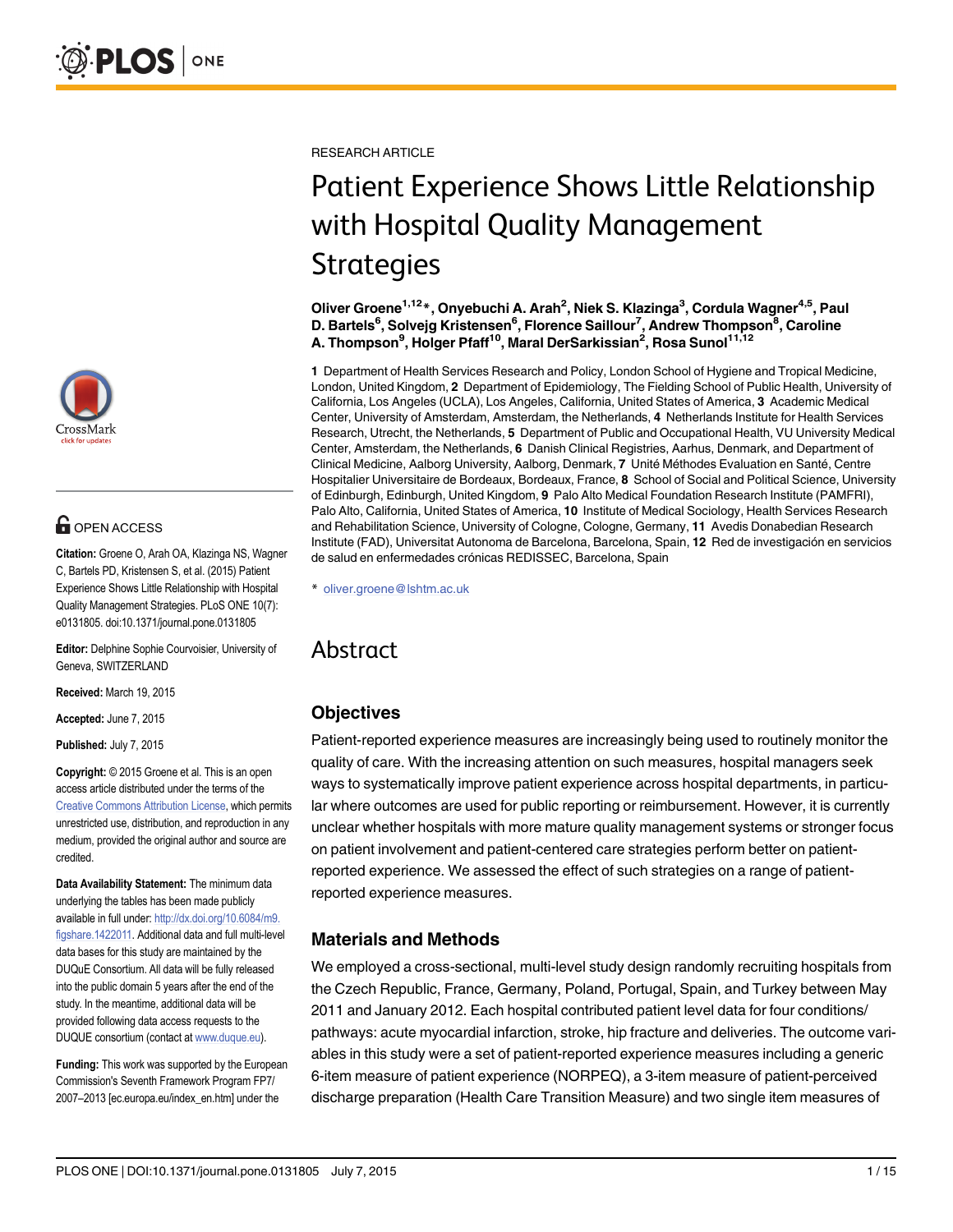<span id="page-1-0"></span>

grant agreement number 241822. The funders had no role in study design, data collection and analysis, decision to publish, or preparation of the manuscript. Funding to pay the Open Access publication charges for this article was provided under grant agreement no. 241822.

Competing Interests: The authors have declared that no competing interests exist.

perceived involvement in care and hospital recommendation. Predictor variables included three hospital management strategies: maturity of the hospital quality management system, patient involvement in quality management functions and patient-centered care strategies. We used directed acyclic graphs to detail and guide the modeling of the complex relationships between predictor variables and outcome variables, and fitted multivariable linear mixed models with random intercept by hospital, and adjusted for fixed effects at the country level, hospital level and patient level.

## Results

Overall, 74 hospitals and 276 hospital departments contributed data on 6,536 patients to this study (acute myocardial infarction  $n = 1,379$ , hip fracture  $n = 1,503$ , deliveries  $n = 2,088$ , stroke n = 1,566). Patients admitted for hip fracture and stroke had the lowest scores across the four patient-reported experience measures throughout. Patients admitted after acute myocardial infarction reported highest scores on patient experience and hospital recommendation; women after delivery reported highest scores for patient involvement and health care transition. We found no substantial associations between hospital-wide quality management strategies, patient involvement in quality management, or patient-centered care strategies with any of the patient-reported experience measures.

# Conclusion

This is the largest study so far to assess the complex relationship between quality management strategies and patient experience with care. Our findings suggest absence of and wide variations in the institutionalization of strategies to engage patients in quality management, or implement strategies to improve patient-centeredness of care. Seemingly counterintuitive inverse associations could be capturing a scenario where hospitals with poorer quality management were beginning to improve their patient experience. The former suggests that patient-centered care is not yet sufficiently integrated in quality management, while the latter warrants a nuanced assessment of the motivation and impact of involving patients in the design and assessment of services.

# Introduction

Patient-centered care is increasingly considered as an integral component of quality of care [[1](#page-12-0)– [3\]](#page-12-0). It is often defined as "health care that establishes a partnership among practitioners, patients, and their families (when appropriate) to ensure that decisions respect patients' wants, needs, and preferences and that patients have the education and support they need to make decisions and participate in their own care" [\[4\]](#page-12-0). Patient-centered care denotes a complex construct and embraces many different principles and activities, such as affording patients dignity, compassion and respect, offering coordinated care, support or treatment, offering personalized care, support or treatment and supporting patients to recognize and develop their own strengths and abilities to enable them to live an independent and fulfilling life [\[5](#page-12-0)–[7\]](#page-12-0). While an important goal in itself, patient-centered care is also a means to an end as it is consistently related with other desirable outcomes, such as clinical effectiveness and patient safety  $[8, 9]$  $[8, 9]$  $[8, 9]$  $[8, 9]$ . The focus on patient centered care is not entirely new and numerous contributions to the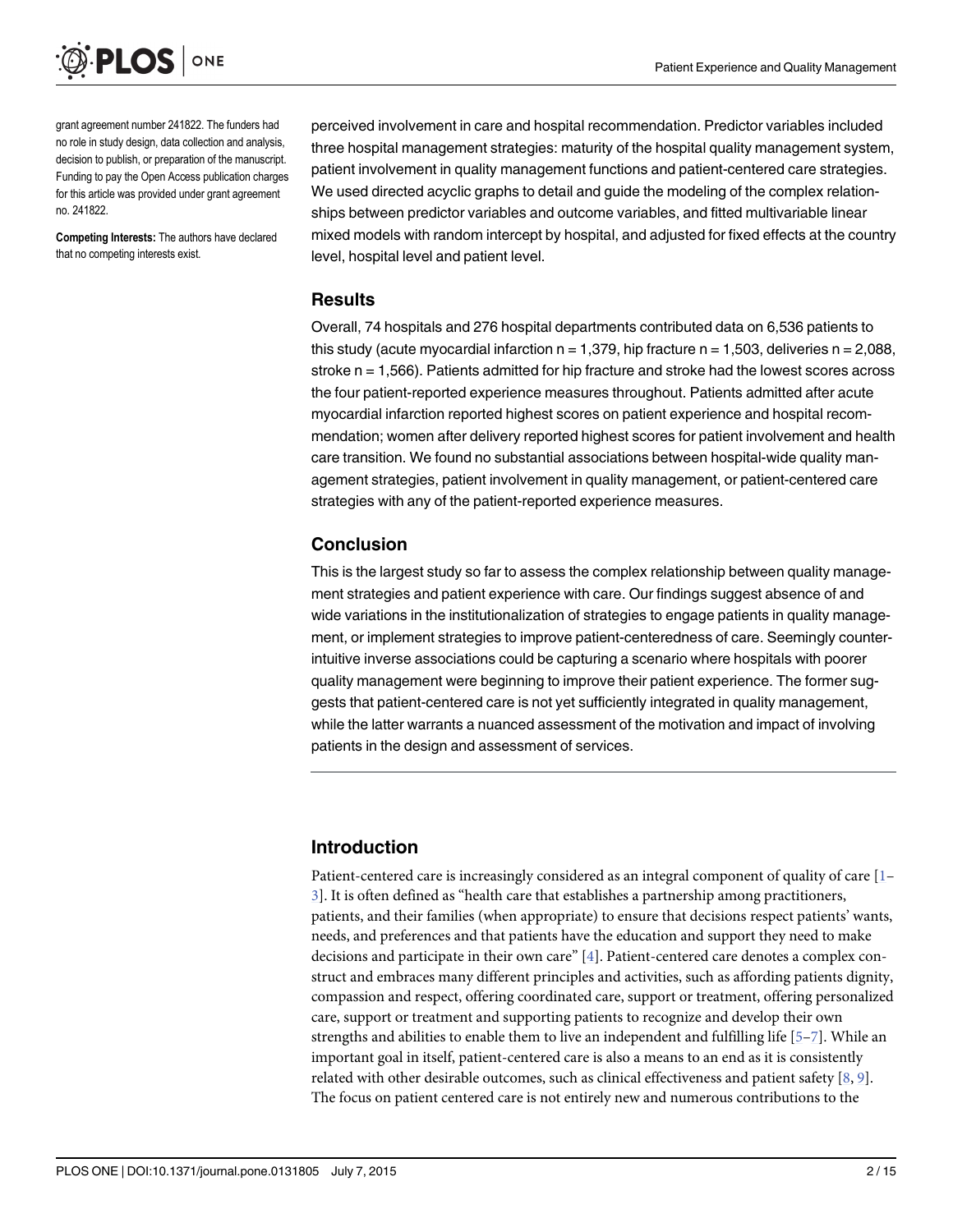<span id="page-2-0"></span>literature have stressed the need to improve patient-centered care to ensure dignity, trust, involvement in decision-making, and improved outcomes  $[10-13]$  $[10-13]$  $[10-13]$  $[10-13]$  $[10-13]$ . Yet, patient-centeredness has traditionally received less attention than other dimensions of health care quality.

The level of patient-centeredness is usually assessed using patient-reported experience measures (PREMs) and these measures are increasingly being used to routinely monitor the quality of care. For example, efforts are underway in England's National Health Service (NHS) to introduce a national reporting system for PREMS, similar to the Patient-reported Outcomes (PROMS) initiative that already collects and publicly reports on patient level data for four elective surgical procedures  $[14, 15]$  $[14, 15]$  $[14, 15]$ . In the United States (US), standardized, national data using the Hospital Consumer Assessment of Healthcare Providers and Systems (HCAHPS) survey has been collected and publicly reported over several years [\[16\]](#page-12-0). More recently, reimbursement as part of the Value-Based Purchasing Scheme links a portion of a hospital's payment from the Centers for Medicare and Medicaid Services (CMS) to a set of quality measures, including the HCAPHS score [\[17](#page-12-0), [18](#page-13-0)], reinforcing the focus on patient-centered care.

Although a patient-centered approach is widely advocated, hospital performance on PREMs varies substantially. There is evidence that patients frequently do not receive important information on their condition and options for self-management, and that there is insufficient involvement of patients in developing quality goals  $[19, 20]$  $[19, 20]$  $[19, 20]$  $[19, 20]$ . Moreover, surveys frequently report patients' dissatisfaction with the way services are organized in the hospital, the lack of time for consultations, and difficulties in understanding what doctors tell them  $[21, 22]$  $[21, 22]$  $[21, 22]$ . This has implications beyond improving the humanity of care and affects other quality of care outcomes, such as adherence to medication, increased utilization of health services, occurrence of infections, or unnecessary readmissions after a hospitalization [[9\]](#page-12-0).

With the increasing attention given to PREMs, hospital management needs to understand ways of improving patient-centeredness of their organizations. It is currently unclear whether hospitals with more mature quality management systems or stronger focus on patient involvement and patient-centered care strategies perform better on PREMs [[23](#page-13-0), [24](#page-13-0)]. The objective of this research is to assess these complex relationships.

# Methods

#### Study design, setting and population

This study was conducted as part of the "Deepening our understanding of quality improvement in Europe (DUQuE)" project, which was funded by the European Union's (EU) 7th Research Framework Programme [[25](#page-13-0)]. The overall aim of the project was to study the relationship between organizational quality improvement systems and organizational culture, professional involvement and patient empowerment at hospital and departmental level, and the impact of these constructs on the quality of care delivered, measured in terms of clinical effectiveness, patient safety and patient experience.

The objectives of the overall project and the different constructs that were assessed within the DUQuE project are described in detail elsewhere [[26](#page-13-0)]. In brief, the DUQuE study is based on a conceptual model addressing four levels: hospital, departmental (or pathway) level, patient's level and external factors influencing uptake of management decisions). Hospital and departmental wide factors assessed include quality management systems, organizational culture, professional involvement, external pressure and patient involvement. Patient level processes and outcomes were assessed for four selected conditions (acute myocardial infarction (AMI), obstetrical deliveries, hip fracture and stroke). These conditions were chosen because they cover an important range of types of care, there are evidence-based standards for process of care against which compliance could be assessed and there is demonstrated variability in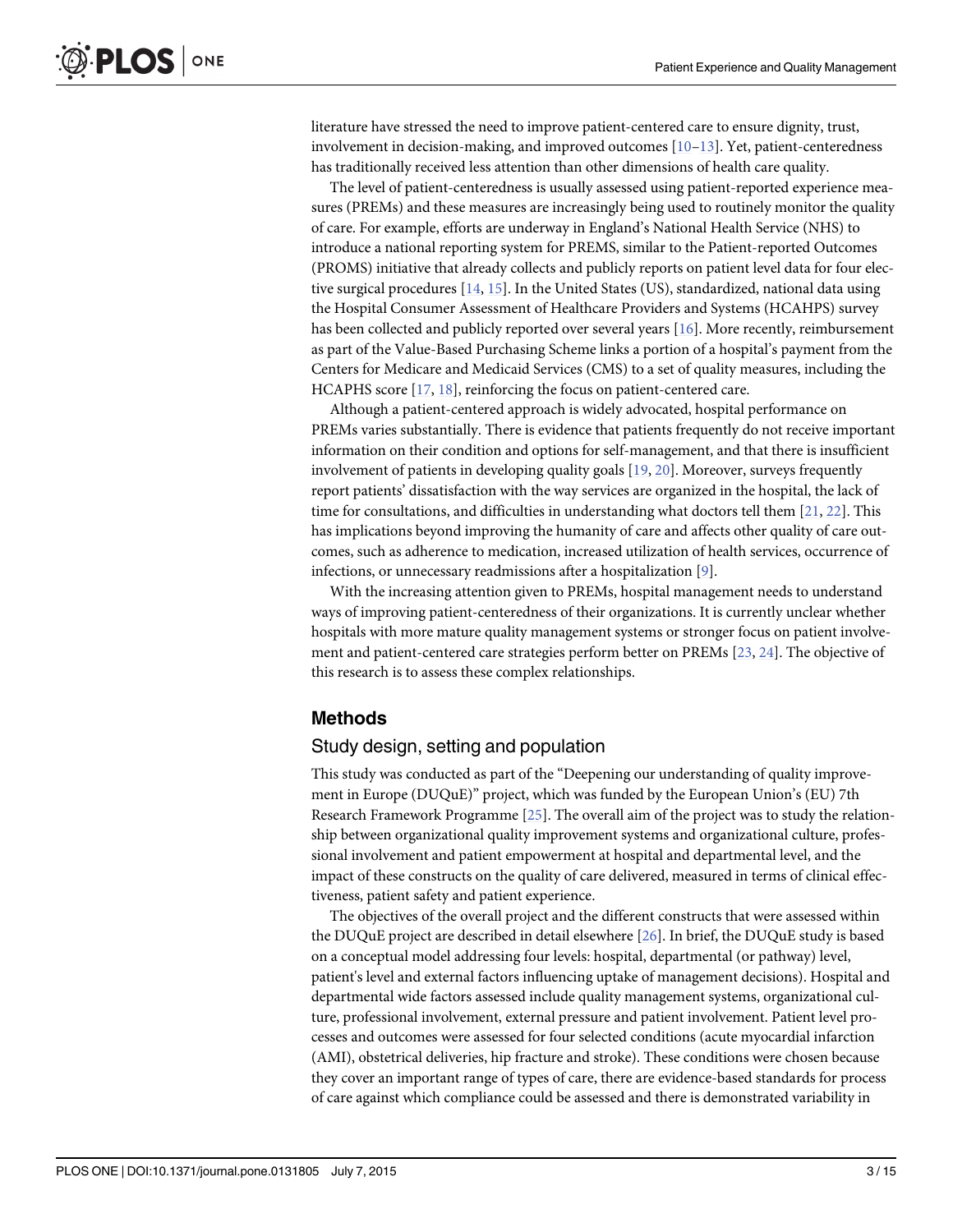<span id="page-3-0"></span>both compliance with process of care measures and outcomes of care (complications, mortality) that would allow for analysis of associations between these measured constructs.

We employed a cross-sectional, multi-level study design in which patient-level measurements are nested in hospital departments, which are in turn nested in hospitals in 7 EU countries. Selected countries had to have a sufficient number of hospitals to fulfil sampling criteria, represent varied approaches to financing and organizing health care, have research staff with experience in conducting comprehensive field tests and represent the geographical reach of the EU. Turkey was included because of the status of its EU candidacy at the start of the project. The countries invited to participate in the field test were the Czech Republic, England, France, Germany, Poland, Portugal, Spain and Turkey.

## Outcomes, predictors and covariates

The outcome variables in this study are a set of PREMs collected at patient level. We developed a questionnaire that included a generic 6-item measure of patient experience (The Nordic Patient Experience Questionnaire) [\[27\]](#page-13-0) and a 3-item measure of patient-perceived discharge preparation (Health Care Transition Measure) [[28](#page-13-0)], supported by two single item measures on perceived involvement in care  $[19]$  and hospital recommendation  $[16]$  $[16]$  $[16]$ . All four measures were assessed for each group of patients (AMI, Stroke, hip fracture, deliveries).

Predictor variables include three measures: First, a measure of the maturity of the hospital quality management system assessed by a questionnaire administered to the hospital quality manager. Second, a measure of departmental strategies for the involvement of patients or their representatives in quality management functions assessed by a questionnaire administered to the head of the department. Third, a measure of the implementation of patient-centered care strategies, assessed by an external visit to the department. These measures build on previously validated tools [\(Table 1](#page-4-0)), [[29](#page-13-0)–[31\]](#page-13-0).

Covariates including in the statistical analysis include country, hospital teaching status (teaching vs non-teaching), hospital size  $\left( \langle 200, 200 - 500, 501 - 100, 0 \right.$  or  $\geq 1000$  beds), hospital ownership (public vs not public) and (at patient level) patient age, gender, level of health literacy (single item Health Literacy Screener), and education level (no education, primary education, secondary education, further education beyond school, or university level education). Further details on outcome and predictor variables are presented in [Table 1.](#page-4-0)

# Data collection

General acute care hospitals (public or private, teaching or non-teaching) with a minimum hospital size of 130 beds were considered for inclusion into the study. Hospitals were required to have a sufficient volume of care to ensure recruitment of 30 patients per condition over a 4-month period (a sample frame of a minimum of 90 patients). Hospitals were randomly selected in the participating countries between May 2011 and January 2012. Each hospital contributed patient level data from four conditions/pathways: acute myocardial infarction (AMI), stroke, hip fracture and deliveries.

Hospital recruitment was based on a simple random sample on the basis, including an oversampling factor to account for withdrawal of participants. The sampling distribution was compared with overall hospital characteristics in the participating countries and showed no difference in terms of number of beds, ownership and teaching status. Chief executive officers (CEOs) of a total of 548 hospitals were approached to participate in the study, of which 192 (35%) agreed. The main reasons of declining to participate were related to time constraints, organizational aspects and the complexity of the study. Data from 188 hospitals in 7 participating countries were included in the final analysis. After significant efforts, hospitals in England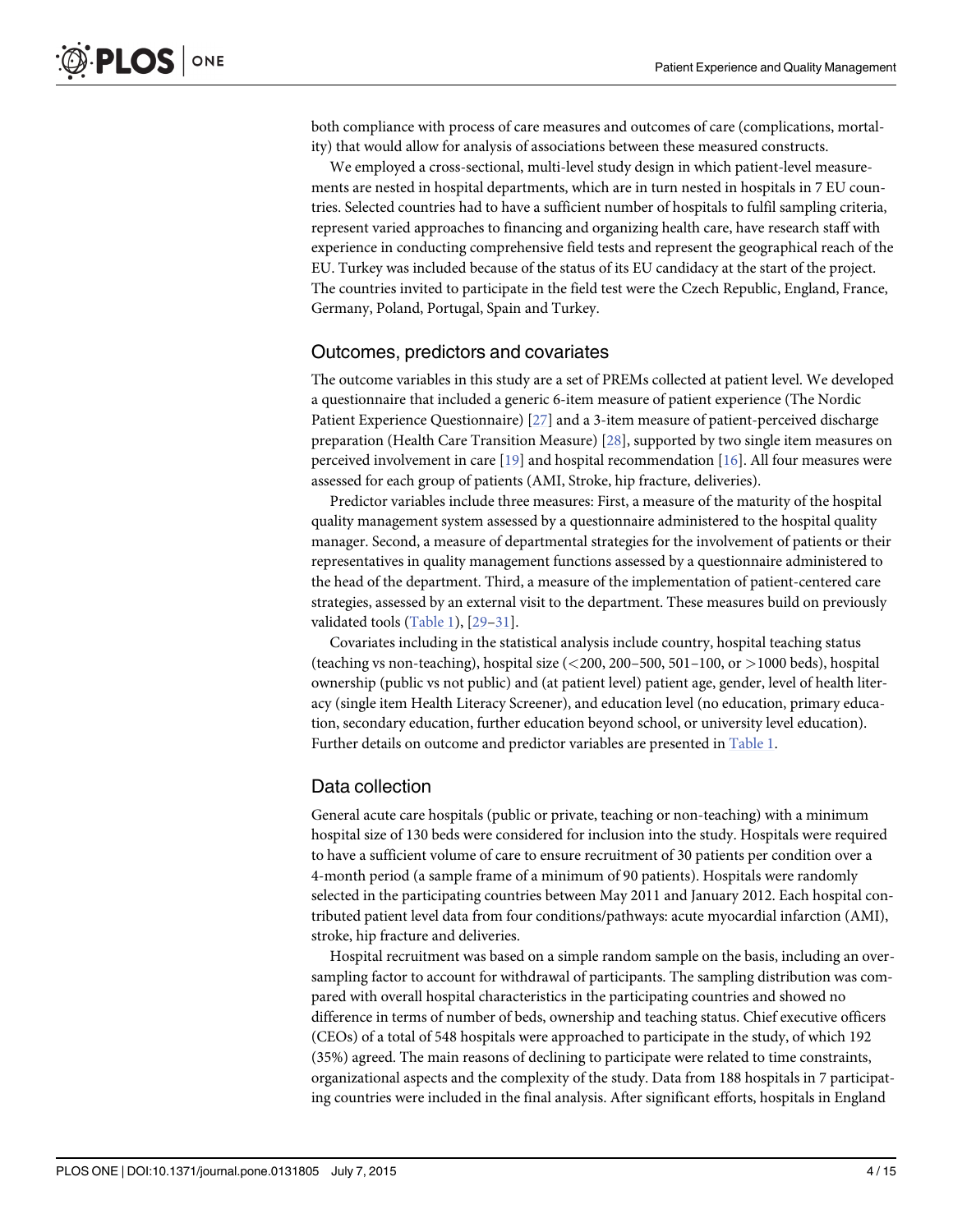<span id="page-4-0"></span>

| <b>Assessment</b><br>level   | <b>Measure domain</b>                            | <b>Measure domain definition</b>                                                                                                                                                                                                                                                                  | Data collection method                                                                 | <b>Administration system</b>                                 |
|------------------------------|--------------------------------------------------|---------------------------------------------------------------------------------------------------------------------------------------------------------------------------------------------------------------------------------------------------------------------------------------------------|----------------------------------------------------------------------------------------|--------------------------------------------------------------|
| <b>Hospital level</b>        | <b>Quality Management</b><br>System Index (QMSI) | Quality management system index (QMSI): a<br>multi-dimensional index (9 dimensions, 46 items)<br>on the implementation of quality management<br>activities, covering quality policies, procedures<br>and activities (such as quality monitoring,<br>infection control, complaints handling etc.). | Questionnaire to hospital<br>quality manager (QM)                                      | Electronically<br>administered<br>questionnaire              |
|                              | Patient involvement in<br>quality management     | A five-item index reflecting the extent to which<br>patients or their representatives are involved in<br>the development and design of processes,<br>quality committees, quality improvement projects<br>and discussion of results of quality improvement<br>projects                             | Questionnaire to hospital<br>quality manager                                           | Electronically<br>administered<br>questionnaire              |
| Pathway/<br>department level | Patient involvement in<br>quality management     | A five-item index reflecting the extent to which<br>patients or their representatives are involved in<br>the development and design of processes,<br>quality committees, quality improvement projects<br>and discussion of results of quality improvement<br>projects                             | Questionnaire to manager of<br>care pathways or head of<br>department                  | Electronically<br>administered<br>questionnaire              |
|                              | Patient centered care<br>strategies              | A four-item score on the implementation of key<br>strategies to improve patient centered care,<br>incorporating existence of formal patient surveys,<br>written policies on patients' rights, providing<br>access to patient information literature and fact<br>sheets for post-discharge care    | Assessment at pathway or<br>department settings<br>performed by an external<br>visitor | Both paper and<br>electronically<br>administered audit forms |
| Patient<br>experience        | Generic patient<br>experience                    | Nordic Patient Experiences Questionnaire<br>(NORPEQ): a generic 6-item measure on patient<br>experience of the quality of hospital care,<br>including confidence in doctors' and nurses'<br>skills, patient-centeredness and information<br>provision.                                            | Patient survey                                                                         | Paper-based<br>questionnaire                                 |
|                              | Perceived patient<br>involvement                 | Perceived patient involvement: a single item<br>measure on patients' perceived involvement in<br>care (from Commonwealth Fund sicker patients<br>survey)                                                                                                                                          | Patient survey                                                                         | Paper-based<br>questionnaire                                 |
|                              | Hospital<br>recommendation                       | Measure of hospital recommendation: a single<br>item measure on the extent to which the patient<br>would recommend the hospital to their family or<br>friends (from HCAHPS)                                                                                                                       | Patient survey                                                                         | Paper-based<br>questionnaire                                 |
|                              | Perceived continuity of<br>care                  | Health care transition measure (HCT): a 3-item<br>measure of the patient perceived discharge<br>process from the hospital to the community,<br>including preferences, self-efficacy and<br>understanding the medication regime.                                                                   | Patient survey                                                                         | Paper-based<br>questionnaire                                 |

#### [Table 1.](#page-3-0) Constructs, measure domains and data collection methods used in this study.

doi:10.1371/journal.pone.0131805.t001

were not included partly due to delays in obtaining ethical approval and also extensive difficulty recruiting hospitals. Similarly, it proved difficult to recruit hospitals in Germany to the study and only 4 hospitals from this country were included in the analysis. Data was collected using a bespoke IT platform. The overall response rate for the different questionnaires was between 75 and 100% for the assessed measures. Detailed sample size calculations and information on response rates have been reported previously [\[25,](#page-13-0) [26\]](#page-13-0).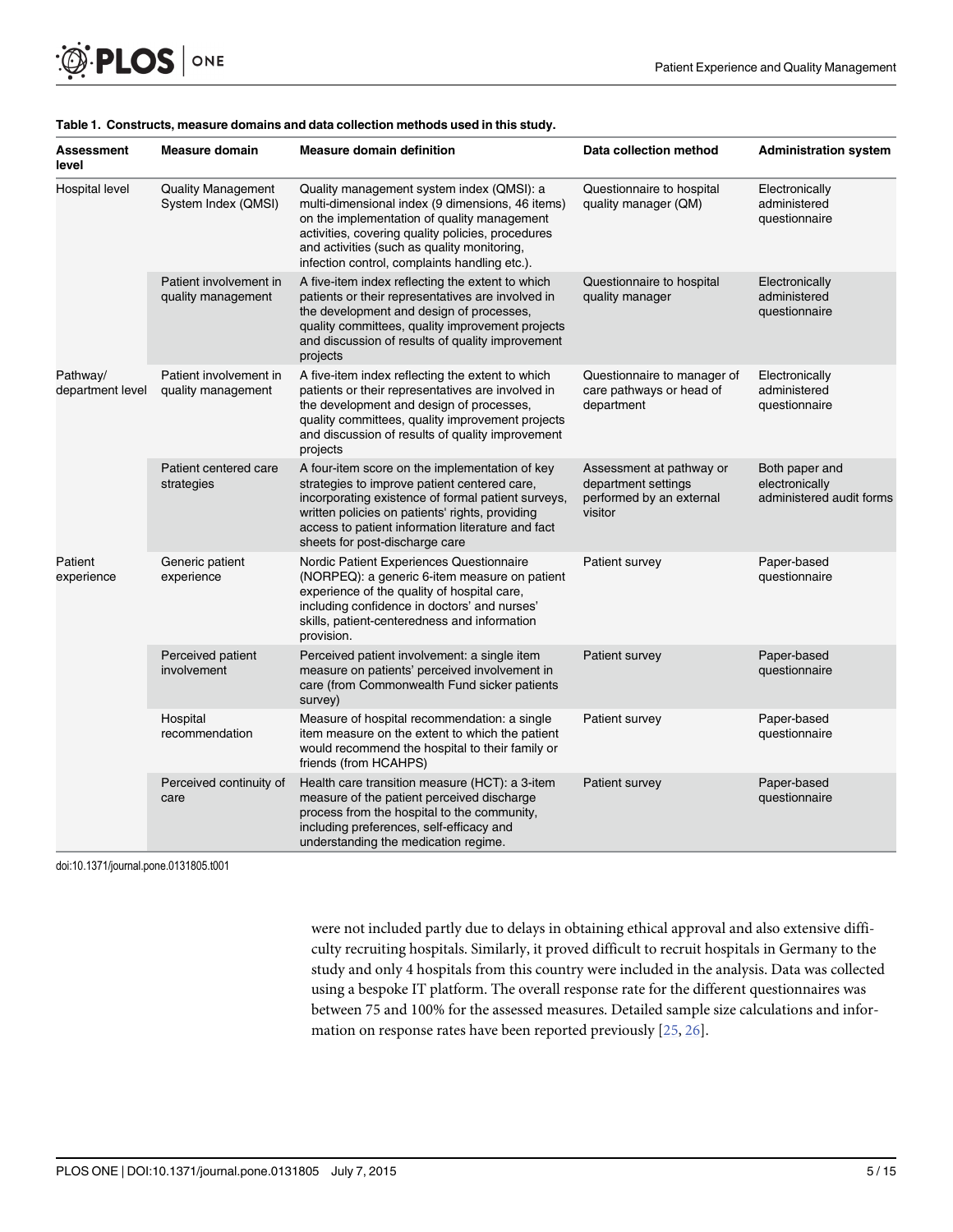# <span id="page-5-0"></span>Hypotheses and analytical strategy

We hypothesized that higher PREM scores are achieved in hospitals (i) with more mature quality management systems, (ii) that involve patients in quality management functions and (iii) that implement key patient-centered care strategies.

We used directed acyclic graphs (DAGs) to depict our knowledge and assumptions about the (plausible) interrelationships between the predictor and outcome variables. The edges in the DAG encode relations between predictors, outcomes and covariates and are governed by formal rules that can be used to guide the choice of covariates for confounding control [[32,](#page-13-0) [33\]](#page-13-0)  $(Fig 1)$ .

According to our directed acyclic graph  $(Fig_1)$ , in order (i) to estimate the effect of quality management systems on any PREM we adjusted for country as well as hospital-level and patient-level confounders; (ii) to estimate the effect of patient involvement in quality management on any PREM we adjusted for country, hospital-level and patient-level confounders, and quality management system index; and (iii) to estimate the effect of patient centered care strategies on any PREM we adjusted for country, hospital-level and patient-level confounders, quality management system index, and departmental-level patient involvement in QM. We estimated multivariable linear mixed models using PROC MIXED, with random intercept by hospital, and additionally adjusted for country, and fixed effects at the hospital level, and patient level in accordance with the DAG. All analyses were conducted using SAS version 9.3 (SAS Institute, Cary, NC, USA).



Fig 1. Directed acyclic graph of the relations between predictor and outcome variables. Note: A dashed bi-directed arrow represents the presence of an unmeasured common cause of the variables at the arrowhead. A variable at the tail of an arrow is considered a cause or a parent of the variable at the arrowhead. Alternatively, the arrow between any two variables can be read, in a non-causal way, as representing the flow of statistical information or the presence of statistical dependence between the two variables.

doi:10.1371/journal.pone.0131805.g001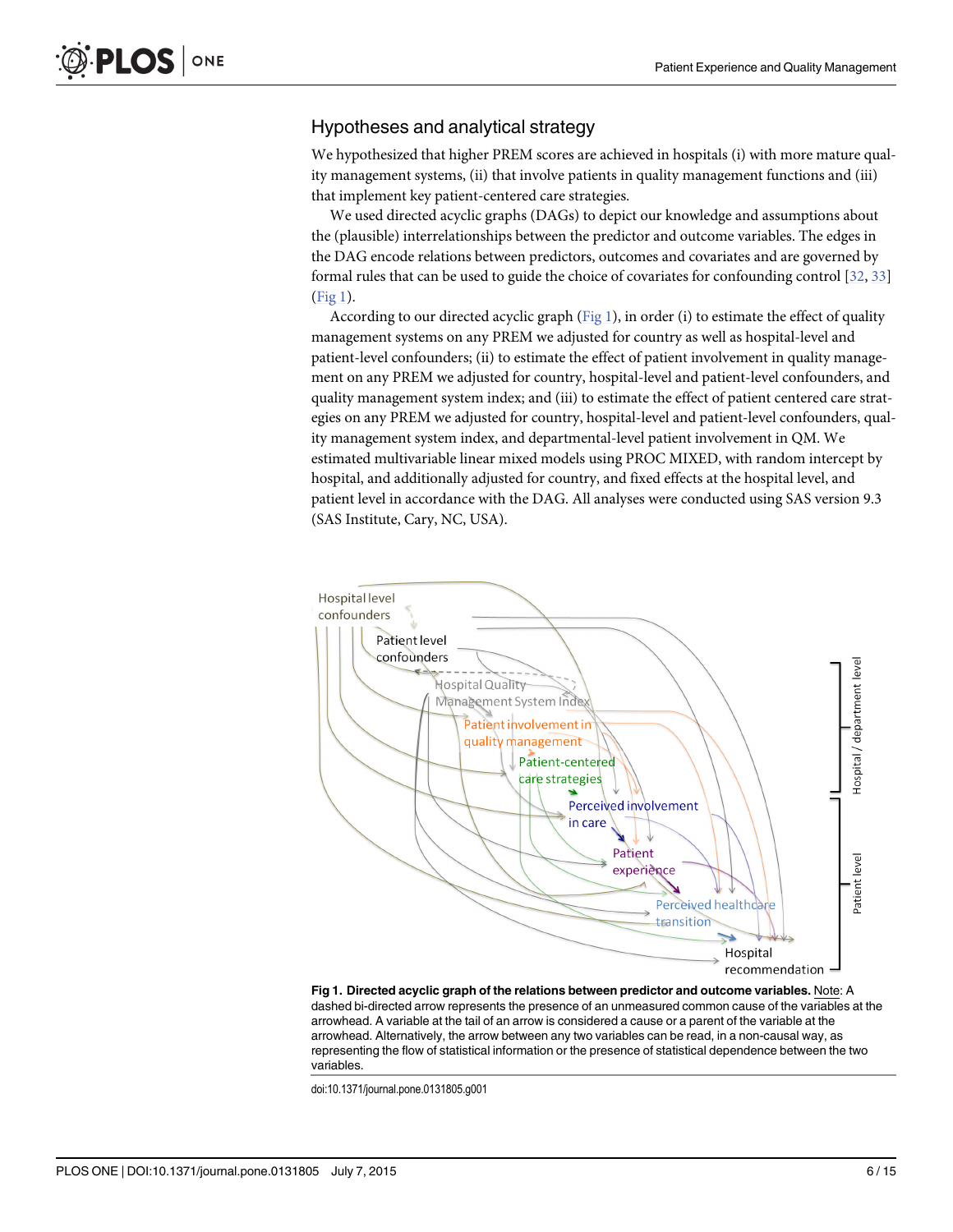# <span id="page-6-0"></span>Ethical and confidentiality

DUQuE fulfilled the requirements for research projects as described in the 7th framework of EU DG Research. Ethics approval was granted by the Department of Health of the Government of Catalonia, Spain. Data collection in each country complied with confidentiality requirements according to national legislation or standards of practice of that country. All data was anonymous and codes were used for hospitals and countries.

Minimum data supporting the data tables have been published in the public domain under <http://dx.doi.org/10.6084/m9.figshare.1422011>.

## **Results**

Overall, 276 departments from 74 hospitals contributed patient-level data to be included in this study. The majority were public hospitals (79.7%) and about half (44.5%) were teaching hospitals. Larger hospitals with more than 500 beds accounted for more than half of the hospitals in the sample  $(Table 2)$ .

6536 patients contributed sufficient data to the patient survey with an overall response rate of 75% [[26](#page-13-0)]. The age and gender distribution is typical for the four conditions. Educational level is low for patients with hip fracture and stroke, reflecting the proportion of very old women in the study affected by these conditions. This is consistent with the values of the single-item health literacy screener, suggesting that hip fracture and stroke patients in the study have a low level of health literacy ([Table 3\)](#page-7-0).

In [Table 4](#page-7-0) we describe descriptive statistics for predictor and outcome variables.

The overall mean score of the Quality Management Systems Index is 19 on a scale from 0–27 suggesting a substantial number of quality activities being implemented throughout the hospitals; however, also indicating future developmental potential. Minor differences observed here in the scores across pathways are the result of sampling with some hospitals not contributing data for all departments.

The index score on the involvement of patient and their patient representative in quality management overall is low. It is slightly higher for acute myocardial infarction, but the current

| <b>Characteristic</b>                  | N              | %      |  |
|----------------------------------------|----------------|--------|--|
| <b>All Hospitals</b>                   | 74             |        |  |
| <b>Czech Republic</b>                  | 12             | (16.2) |  |
| France                                 | 11             | (14.8) |  |
| Germany                                | $\overline{4}$ | (5.4)  |  |
| Poland                                 | 12             | (16.2) |  |
| Portugal                               | 11             | (14.8) |  |
| Spain                                  | 12             | (16.2) |  |
| Turkey                                 | 12             | (16.2) |  |
| <b>Teaching Hospitals</b>              | 33             | (44.5) |  |
| <b>Public Hospitals</b>                | 59             | (79.7) |  |
| Approximate number of beds in hospital |                |        |  |
| $200$                                  | $\overline{7}$ | (9.4)  |  |
| 200-500                                | 22             | (29.7) |  |
| 501-1000                               | 31             | (41.8) |  |
| >1000                                  | 14             | (18.9) |  |

Table 2. Characteristics of Hospitals participating in study.

doi:10.1371/journal.pone.0131805.t002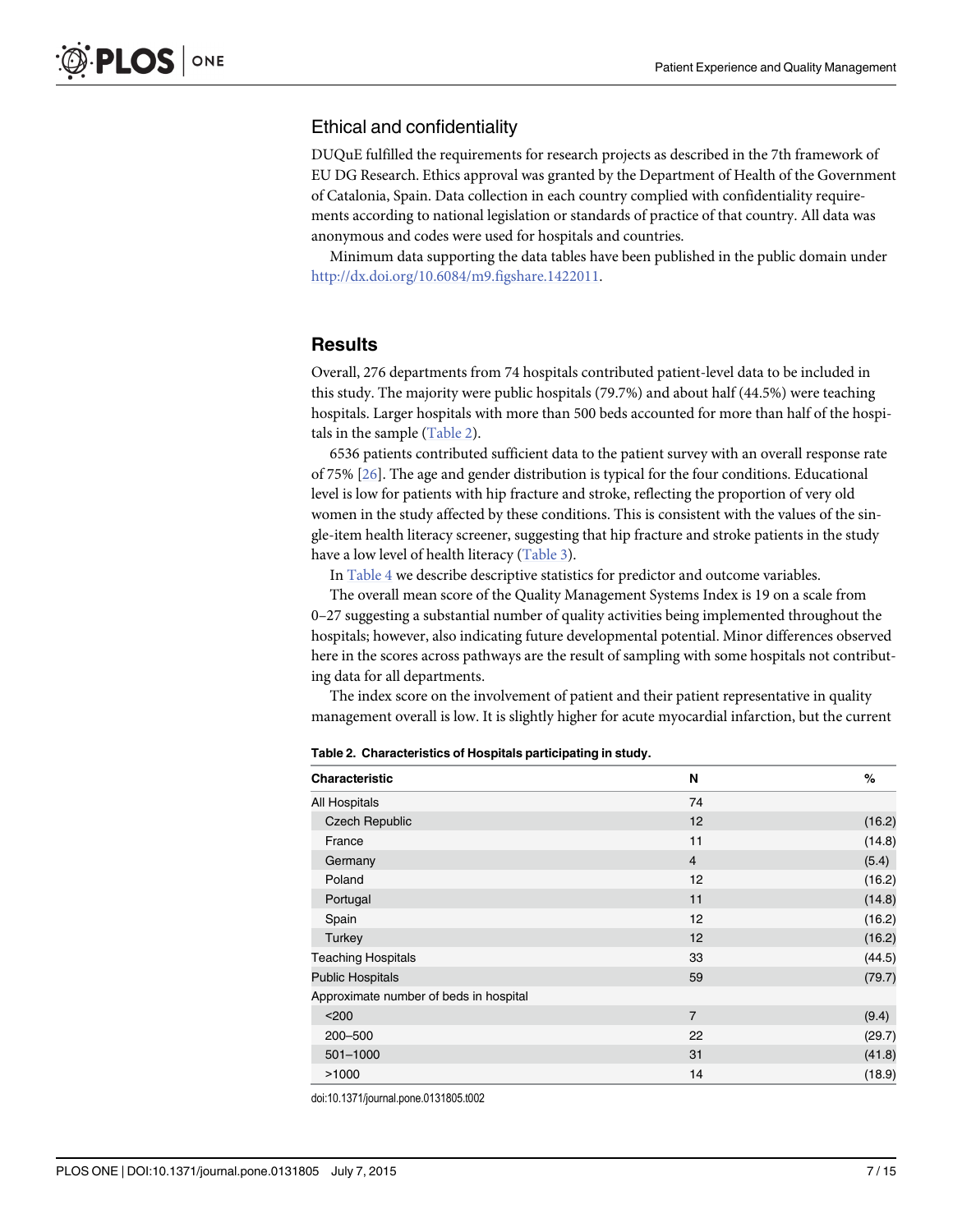<span id="page-7-0"></span>

| <b>O. PLOS</b> ONE |  |
|--------------------|--|
|--------------------|--|

| <b>Characteristics</b>             | <b>Acute Myocardial</b><br><b>Infarction</b> |        | <b>Deliveries</b> |           | <b>Hip Fracture</b> |        | <b>Stroke</b> |        |
|------------------------------------|----------------------------------------------|--------|-------------------|-----------|---------------------|--------|---------------|--------|
| Total number of respondents, N (%) | 1379                                         | (21.0) | 2088              | (31.9)    | 1503                | (22.9) | 1566          | (23.9) |
| Gender, N (%)                      |                                              |        |                   |           |                     |        |               |        |
| Female                             | 377                                          | (27.3) | 2057              | (98.5)    | 1008                | (67.0) | 688           | (43.9) |
| Male                               | 952                                          | (69.0) | <b>NA</b>         | <b>NA</b> | 427                 | (28.4) | 830           | (53.0) |
| Missing                            | 50                                           | (3.6)  | 31                | (1.4)     | 68                  | (4.5)  | 48            | (3.0)  |
| Education level, N (%)             |                                              |        |                   |           |                     |        |               |        |
| No education                       | 122                                          | (8.8)  | 52                | (2.4)     | 268                 | (17.8) | 225           | (14.3) |
| Primary education                  | 431                                          | (31.2) | 218               | (10.4)    | 656                 | (43.6) | 590           | (37.6) |
| Secondary education                | 507                                          | (36.7) | 859               | (41.1)    | 364                 | (24.2) | 476           | (30.3) |
| Beyond school                      | 177                                          | (12.8) | 449               | (21.5)    | 102                 | (6.7)  | 136           | (8.6)  |
| University                         | 102                                          | (7.3)  | 469               | (22.4)    | 61                  | (4.0)  | 104           | (6.6)  |
| Missing                            | 40                                           | (2.9)  | 41                | (1.9)     | 52                  | (3.4)  | 35            | (2.2)  |
| Age (years), Mean (SD)             | 63.1                                         | (12.9) | 29.3              | (5.8)     | 76.0                | (13.2) | 68.1          | (13.1) |
| Current health state <sup>1</sup>  |                                              |        |                   |           |                     |        |               |        |
| Very good                          | 208                                          | (15.0) | 764               | (36.5)    | 126                 | (8.3)  | 147           | (9.3)  |
| Good                               | 685                                          | (49.6) | 1088              | (52.1)    | 632                 | (42.0) | 680           | (43.4) |
| Fair                               | 401                                          | (29.0) | 207               | (9.9)     | 599                 | (39.8) | 609           | (38.8) |
| Poor or very poor                  | 57                                           | (4.1)  | 11                | (0.5)     | 122                 | (8.1)  | 117           | (7.4)  |
| Health literacy <sup>1</sup>       | 1.45                                         | (1.7)  | 0.86              | (1.4)     | 1.97                | (1.7)  | 1.81          | (1.7)  |

<sup>1</sup>On a scale from 0–4, 0 meaning "none at all" and 4 meaning "to a very large extent", how much help do you need when you read instructions, pamphlets or other written material from your doctor or pharmacy?

doi:10.1371/journal.pone.0131805.t003

levels of patient involvement are as expected, given this issue has only recently gained prominence in research and practice.

The score for the implementation of patient centered care strategies reflects a high level of implementation. However, given that it is based on only basic strategies to improve patient-centered care (such as implementing a policy or assessing patient views as opposed to demonstrating active engagement of patients), it also reflects further developmental potential amongst the participating hospitals. The average score is highest for deliveries and lowest for hip fracture.

The NORPEQ score is lowest for hip fracture and stroke and highest for AMI and deliveries, possibly reflecting the positive effect of treatment (or in the case of deliveries, the delivery of a

#### [Table 4.](#page-6-0) Descriptive statistics for predictor and outcome variables.

|                                                                 | <b>AMI</b> |        | <b>Deliveries</b> |        | <b>Hip fracture</b> |        | <b>Stroke</b> |        |
|-----------------------------------------------------------------|------------|--------|-------------------|--------|---------------------|--------|---------------|--------|
|                                                                 | Mean       | (SD)   | Mean              | (SD)   | Mean                | (SD)   | Mean          | (SD)   |
| Predictor Variables (Scale range)                               |            |        |                   |        |                     |        |               |        |
| Quality Management Systems Index (Hospital Level) (0-27)        |            | (3.8)  | 19.2              | (4.1)  | 19.3                | (4.0)  | 19.4          | (4.1)  |
| Patient Involvement in Quality Management (Pathway Level) (0-3) | 0.8        | (0.7)  | 0.6               | (0.8)  | 0.6                 | (0.6)  | 0.6           | (0.6)  |
| Patient centered care strategies (Pathway Level) (0-4)          |            | (0.8)  | 3.0               | (0.8)  | 2.7                 | (0.8)  | 2.9           | (0.8)  |
| Outcome Variables (PREMs) (Scale range)                         |            |        |                   |        |                     |        |               |        |
| Patient experience—NORPEQ (0-100)                               | 86.8       | (13.3) | 85.4              | (14.3) | 79.3                | (16.2) | 83.2          | (14.8) |
| Perceived patient involvement (0-4)                             | 2.9        | (1.1)  | 3.1               | (0.9)  | 2.7                 | (1.1)  | 2.8           | (1.1)  |
| Perceived healthcare transitions-HCT (0-100)                    | 79.8       | (17.4) | 81.8              | (17.2) | 74.6                | (17.8) | 77.8          | (18.3) |
| Hospital recommendation (0-4)                                   |            | (0.6)  | 3.4               | (0.7)  | 3.3                 | (0.8)  | 3.4           | (0.7)  |

doi:10.1371/journal.pone.0131805.t004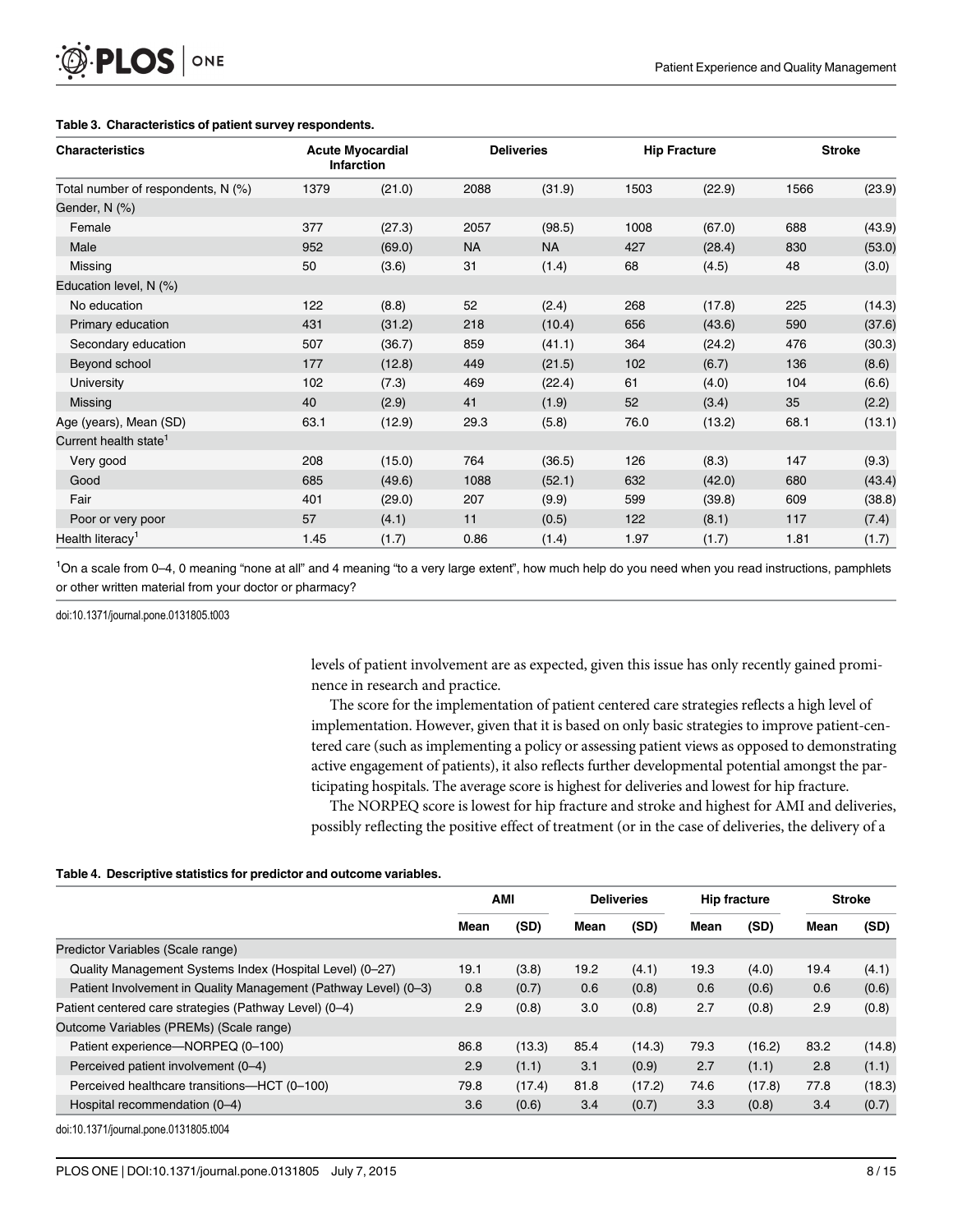healthy baby) in the latter. The perceived involvement of patients in their care process is highest for deliveries and similar for AMI, hip fracture and stroke, possibly reflecting the effect of the age-group, but also the clinical condition. This is similar for perceived health care transitions, yet here the scores for hip fracture are the lowest across the four conditions. The scores reflecting patient's recommendation of the hospital is very high with a mean value of 3.6 on a scale from 0–4, and highest amongst patients in the AMI pathway.

Table 5 reports the results of the associational analysis between predictors and PREMs.

Table 5. Associations between patient-reported experience measures and predictor variables quality management systems index, patient perceived involvement in quality management and patient-centered care strategies.

|                                                                   | AMI               |                          | <b>DELIVERIES</b> |                          |                   | <b>HIP FRACTURE</b>        |                   | <b>STROKE</b>          |  |
|-------------------------------------------------------------------|-------------------|--------------------------|-------------------|--------------------------|-------------------|----------------------------|-------------------|------------------------|--|
| <b>PREM / Predictor</b>                                           | b(SE)             | p-value (N)              | b(SE)             | p-value (N)              | b(SE)             | p-value (N)                | b(SE)             | p-value (N)            |  |
| <b>Patient experience (NORPEQ score</b><br>$0 - 100$              |                   |                          |                   |                          |                   |                            |                   |                        |  |
| QMSI (Index $0-27$ ) <sup>1</sup>                                 | 0.40<br>(0.24)    | 0.10<br>$(N = 1, 163)$   | 0.11<br>(0.21)    | 0.60<br>$(N = 1,897)$    | $-0.40$<br>(0.29) | 0.17<br>$(N = 1,250)$      | 0.13<br>(0.26)    | 0.62<br>$(N = 1,324)$  |  |
| <b>Patient Involvement in QM</b><br>(Score $0 - 3$ ) <sup>2</sup> | 0.08<br>(1.51)    | $0.96$ (N = 876)         | $-2.48$<br>(0.86) | $0.004*$<br>$(N = 166)$  | $-4.62$<br>(1.84) | $0.012*$<br>$(N = 1, 101)$ | 1.02<br>(1.70)    | 0.55<br>$(N = 1, 198)$ |  |
| Patient centered care strategies<br>(Score $0-4$ ) <sup>3</sup>   | $-1.28$<br>(1.66) | $0.44$ (N = 876)         | $-1.19$<br>(1.03) | 0.25<br>$(N = 1,602)$    | $-1.06$<br>(1.52) | 0.48<br>$(N = 1, 101)$     | $-1.46$<br>(1.30) | 0.26<br>$(N = 1, 198)$ |  |
| Patient perceived involvement in<br>their care (score 0-4)        |                   |                          |                   |                          |                   |                            |                   |                        |  |
| <b>QMSI</b>                                                       | 0.02<br>(0.02)    | 0.34<br>$(N = 1158)$     | 0.00<br>(0.01)    | 0.83<br>$(N = 1902)$     | $-0.03$<br>(0.02) | 0.08<br>$(N = 1267)$       | 0.0<br>(0.01)     | 0.84<br>$(N = 1325)$   |  |
| <b>Patient Involvement in QM</b>                                  | $-0.03$<br>(0.15) | $0.82$ (N = 870)         | $-0.11$<br>(0.1)  | $0.033*$<br>$(N = 1609)$ | $-0.17$<br>(0.13) | 0.18<br>$(N = 1117)$       | $-0.06$<br>(0.12) | 0.64<br>$(N = 1203)$   |  |
| Patient centered care strategies                                  | $-0.16$<br>(0.16) | $0.34$ (N = 870)         | $-0.07$<br>(0.06) | 0.25<br>$(N = 1609)$     | $-0.08$<br>(0.11) | 0.46<br>$(N = 1117)$       | $-0.09$<br>(0.10) | 0.34<br>$(N = 1203)$   |  |
| <b>Patient healthcare transition score</b><br>(HCT, range 0-100)  |                   |                          |                   |                          |                   |                            |                   |                        |  |
| <b>QMSI</b>                                                       | 0.18<br>(0.32)    | 0.58<br>$(N = 1110)$     | 0.05<br>(0.23)    | 0.84<br>$(N = 1823)$     | $-0.43$<br>(0.23) | 0.06<br>$(N = 1213)$       | 0.19<br>(0.27)    | 0.47<br>$(N = 1258)$   |  |
| <b>Patient Involvement in QM</b>                                  | $-1.16$<br>(1.93) | $0.55$ (N = 832)         | $-1.81$<br>(0.97) | 0.63<br>$(N = 1535)$     | $-2.45$<br>(1.52) | 0.11<br>$(N = 1066)$       | 0.19<br>(1.79)    | 0.91<br>$(N = 1153)$   |  |
| Patient centered care strategies                                  | $-1.91$<br>(2.11) | $0.37(N = 832)$          | $-0.97$<br>(1.18) | 0.41<br>$(N = 1535)$     | $-0.14$<br>(1.27) | 0.92<br>$(N = 1066)$       | $-0.55$<br>(1.40) | 0.69<br>$(N = 1153)$   |  |
| Patient will recommend hospital<br>$(score 0-4)$                  |                   |                          |                   |                          |                   |                            |                   |                        |  |
| <b>QMSI</b>                                                       | 0.02<br>(0.01)    | $0.038*$<br>$(N = 1181)$ | 0.00<br>(0.01)    | 0.50<br>$(N = 1906)$     | $-0.02$<br>(0.01) | $0.037*$<br>$(N = 1290)$   | $-0.00$<br>(0.01) | 0.91<br>$(N = 1352)$   |  |
| <b>Patient Involvement in QM</b>                                  | 0.06<br>(0.06)    | $0.35$ (N = 887)         | $-0.11$<br>(0.04) | $0.007*$<br>$(N = 1611)$ | $-0.15$<br>(0.07) | $0.036*$<br>$(N = 1138)$   | 0.02<br>(0.06)    | 0.75<br>$(N = 1226)$   |  |
| Patient centered care strategies                                  | $-0.02$<br>(0.07) | $0.82$ (N = 887)         | 0.04<br>(0.05)    | 0.44<br>$(N = 1611)$     | 0.03<br>(0.06)    | 0.65<br>$(N = 1138)$       | $-0.03$<br>(0.05) | 0.61<br>$(N = 1226)$   |  |

<sup>1</sup>Multivariable linear mixed model, with random intercept by hospital, additionally adjusted for country, and fixed effects at the hospital level (number of beds, teaching status, and ownership) and patient level (gender, education, health literacy, and age).

<sup>2</sup> Multivariable linear mixed model, with random intercept by hospital, additionally adjusted for country, and fixed effects at the hospital level (number of beds, teaching status, ownership, and QMSI), and patient level (gender, education, health literacy, and age).

<sup>3</sup> Multivariable linear mixed model, with random intercept by hospital, additionally adjusted for country, and fixed effects at the hospital level (number of beds, teaching status, ownership, and QMSI), patient level (gender, education, health literacy, and age), and department level patient involvement \*significant at p<0.05 level.

doi:10.1371/journal.pone.0131805.t005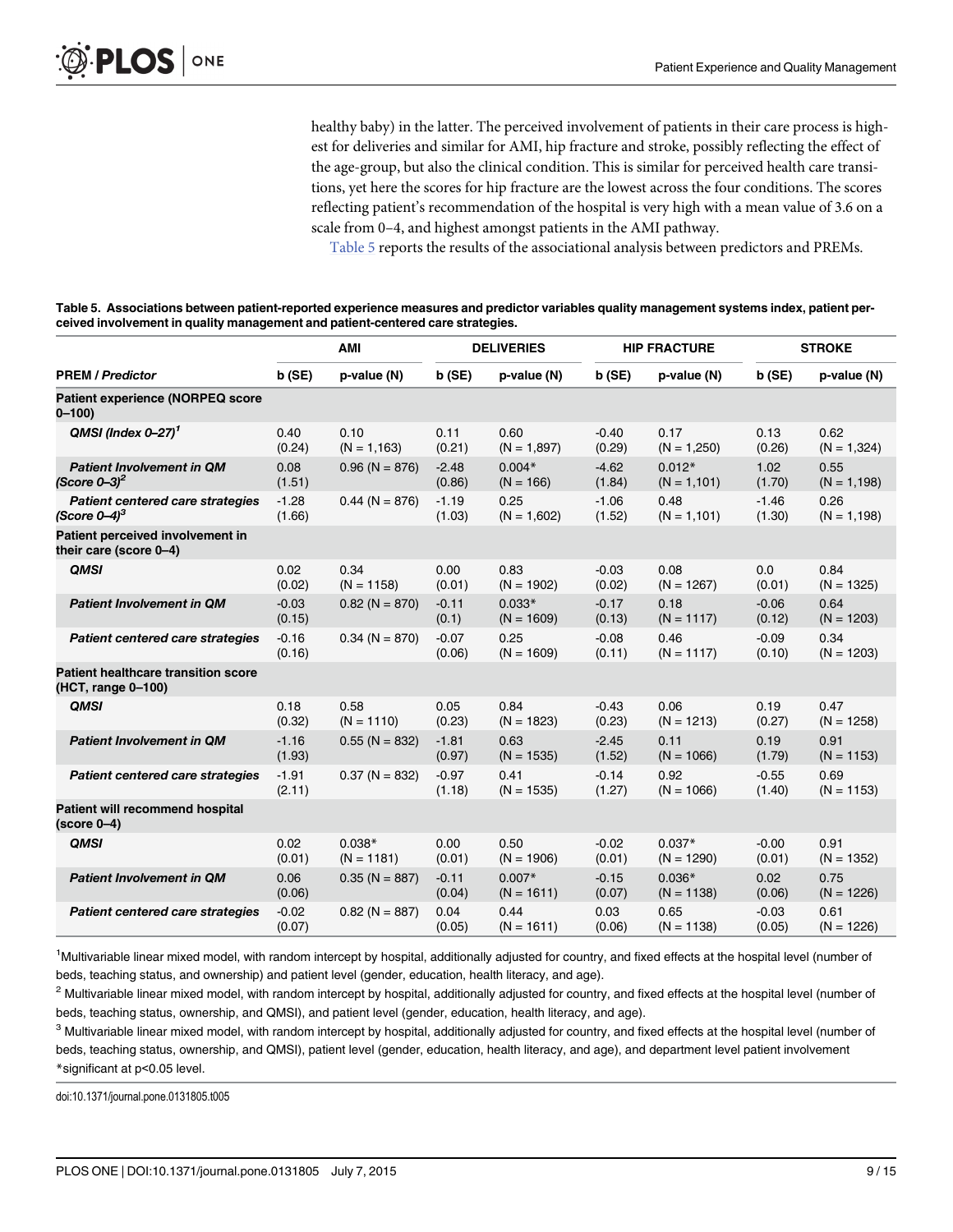<span id="page-9-0"></span>Relationships between hospital and pathway level predictors (Quality Management Systems Index, Score on Patient Involvement in Quality Management and Implementation of Patient-Centered Care Strategies) and the four outcome measures (NORPEQ Patient Experience Measure, Patient Perceived Involvement in Care, Health Care Transition, and Hospital Recommendation) are presented for each of the four pathways.

Only two of the analyses reported are statistically significant at the  $p<0.05$  level *and* have a substantive b-value. Both analyses relate to the effect of Patient Involvement in Quality Management on the NORPEQ Patient Experience measure for the deliveries ( $b = -2.48$ ,  $p = 0.004$ ) and hip fracture pathway ( $b = -4.62$ ,  $p = 0.012$ ).

Four significant associations are also observed for the relationship between predictor variable and the score on patient recommendation of the hospital; however, their corresponding b value is likely too low to be considered important.

# **Discussion**

This is the largest study so far to assess the complex relationship between hospital quality management systems, strategies of patient involvement and patient-centeredness in conjunction with a range of patient reported outcome measures.

Our association analysis found only a few statistically significant relationships between predictor variables and PREMs. Only two of the statistical models yielded substantive effect sizes (on the effect of patient involvement in quality management and NORPEQ score for the deliveries and hip fracture pathway); however, suggesting an inverse relationship between predictor and outcome variables. Four significant associations are also observed for the relationship between predictor variable and the score on patient recommendation of the hospital; but their corresponding b value is likely too low to be considered important. The majority of models fitted were either statistically non-significant or exhibited an effect size of no clinical or practical significance. Overall, hospital strategies and PREMs appear to be unrelated in our study.

Various plausible explanations of these unexpected results exist. First, it is possible that strategies to improve patient-centeredness are addressed in other areas of hospital administration, for example patient complaint programs, which are unconnected to the hospitals' quality management systems and were not assessed in this study  $[34]$  $[34]$ . In this case our measurement strategy may be insufficient to capture all activities with a potential impact on patient-centeredness. However, it is plausible to assume that such programs typically deal only with selected groups of patients whereas our focus was on assessing whether hospital-wide governing systems exist that that aim to improve patient-centeredness for all patients.

Secondly, PREMs might simply not (or only marginally) be affected by the range of policies, procedures and strategies that we assessed and be more responsive to a direct experience of professional-patient communication. Direct personal interactions of patients with physicians or nurses are more powerful predictors of patient experience [[35](#page-13-0)–[36](#page-13-0)]. This observation has been also been demonstrated in the research on health care accreditation which so far failed to detect a relationship between hospitals' accreditation status and patient satisfaction [[37](#page-13-0)]. Yet, this reinforces our research question as to whether such communication processes can be supported or facilitated by hospital wide management systems. Assessment of additional constructs may be required to test this relationship (for example, are personal interactions of physicians and nurses with patients more patient-centered in organizations that promote such a patient-centered approach through their vision, policies and performance targets), but these were beyond the scope of our study.

A third explanation might be that quality management strategies and PREMs are elements of different systems (on the one hand a technocratic set of policies, principles and procedures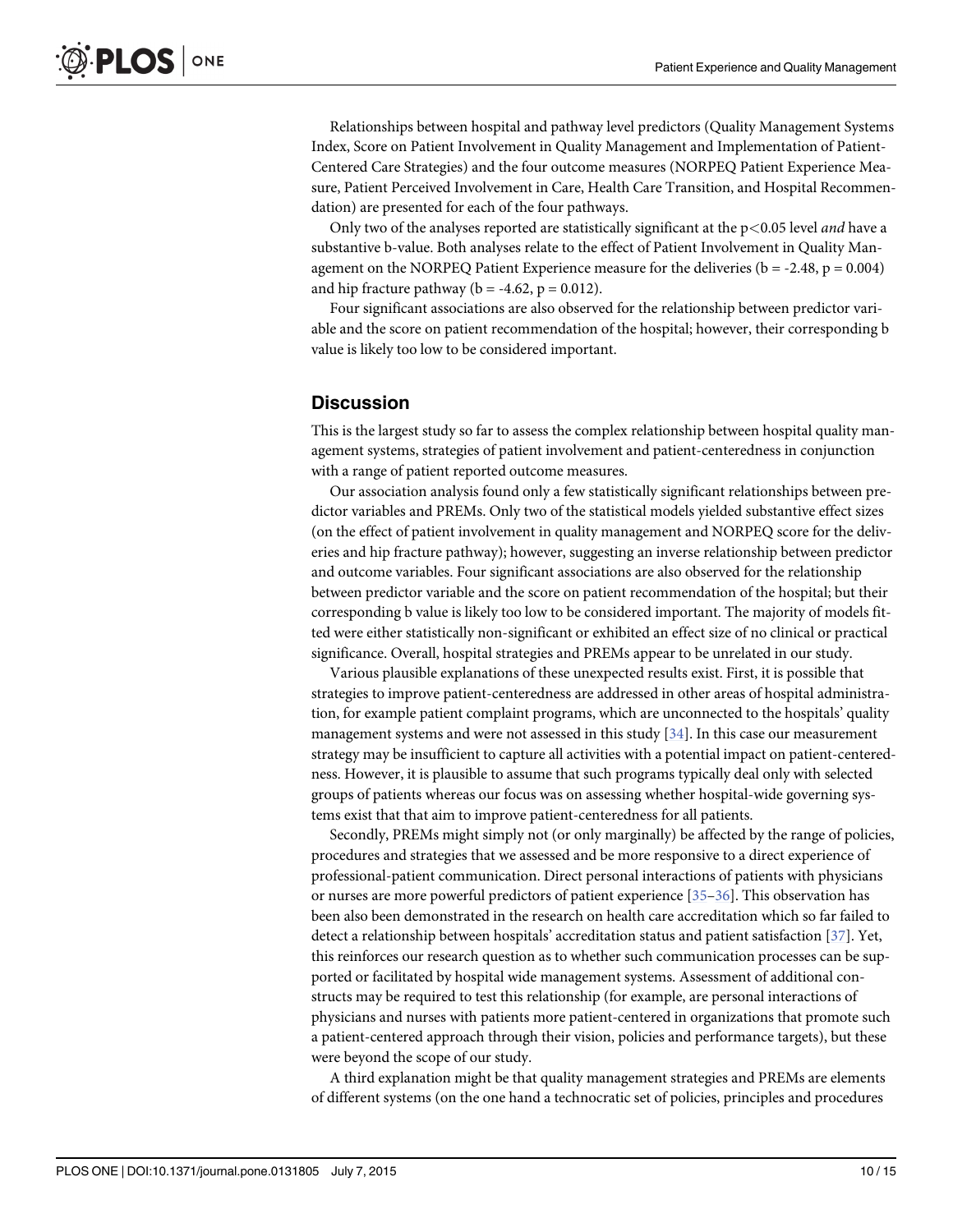<span id="page-10-0"></span>that mainly address clinical components and resource use, and on the other an interrelated set of assumptions, expectations and expressions), which are only 'loosely coupled' [[38](#page-14-0)]. According to Orton and Weick, a 'loose coupling' between a management policy and procedures in a clinical department provide the advantage of flexible organization, reaction to local (patients') needs and local problem solving. On the other hand, in loosely coupled systems systematic changes are more difficult to implement, inhibiting an organization's strategic development [\[39](#page-14-0), [40\]](#page-14-0). More fundamentally, loose coupling may reflect a situation where hospitals created a 'facade' of quality management strategies to attract recognition, funding, patients and status, while not successfully pursing their implementation. In addition, management policies and procedures might be implemented in different ways and supported by different management styles. In a related study that used the same dataset, we assessed the relationships between organizational culture, organizational structure and quality management. Of the participating hospitals, 33% had a clan culture as their dominant culture type, 26% an open and developmental culture type, 16% a hierarchical culture type and 25% a rational culture type. Our findings suggest that the type of organizational culture was not associated with the development of quality management in hospitals [\[41\]](#page-14-0).

Regarding the impact of patient involvement in quality management on PREMs the results are not so surprising. Engaging patients in quality management functions, as opposed to involving them in their own care, is a novel approach in health service delivery [[42](#page-14-0)]. The seemingly counterintuitive inverse associations could be capturing a scenario where hospitals with poorer quality management were beginning to improve their patient experience. Our previous research suggests that this might be the case and calls for a more nuanced assessment of the motivation and impact of involving patients in the design and assessment of services [[31](#page-13-0), [43](#page-14-0)].

If our findings were corroborated in further research they would be of high significance for clinical practice and quality management. It is well established that higher levels of patient experience are associated with treatment adherence, better use of preventive services, health care utilization, readmissions and other outcomes [\[4](#page-12-0), [8](#page-12-0)–[9](#page-12-0)]. Based on this research evidence, achieving high levels of patient experience has become a cornerstone of hospital performance and has implication for the reimbursement and regulation of hospital services [[44](#page-14-0), [45](#page-14-0)].

Quality management systems have largely evolved to address clinical effectiveness and patient safety—with varying degrees of success [\[46](#page-14-0)–[49](#page-14-0)]. Whilst it is known that hospitals employ a wide range of strategies that potentially impact patient experience, the lack of organizational infrastructure (inadequacies of data and reporting mechanisms, unclear accountabilities for monitoring, implementation and improvement, lack of clinical integration and support) may mean that not all patients benefit from such strategies and that not all strategies are subject to scrutiny, such as clinical indicator programs [[50](#page-14-0)]. In order to facilitate organization-wide learning and the application of quality improvement techniques those systems that have a positive impact on PREMs should be embedded in the overall quality management system [[45,](#page-14-0) [51\]](#page-14-0). Only then will a critical appraisal of possible deficiencies and achievements regarding patient-centered care be possible, similarly to hospitals' efforts to embrace patientsafety strategies as part of their organizations' quality management system in the last decade [\[52](#page-14-0), [53\]](#page-14-0).

It should be emphasized that we do not claim the findings reported here to be representative of European hospitals at large, especially considering that hospitals from Nordic Countries or Central Eastern Europe are missing or not sufficiently represented in our study. Hospitals in these countries may operate in different resource environments and exhibit different management styles while patient expectations might also differ to those included in our study. Naturally, there is variability in patient expectations both between countries as within hospitals (for example in terms of differences in expectations and experiences of patients with different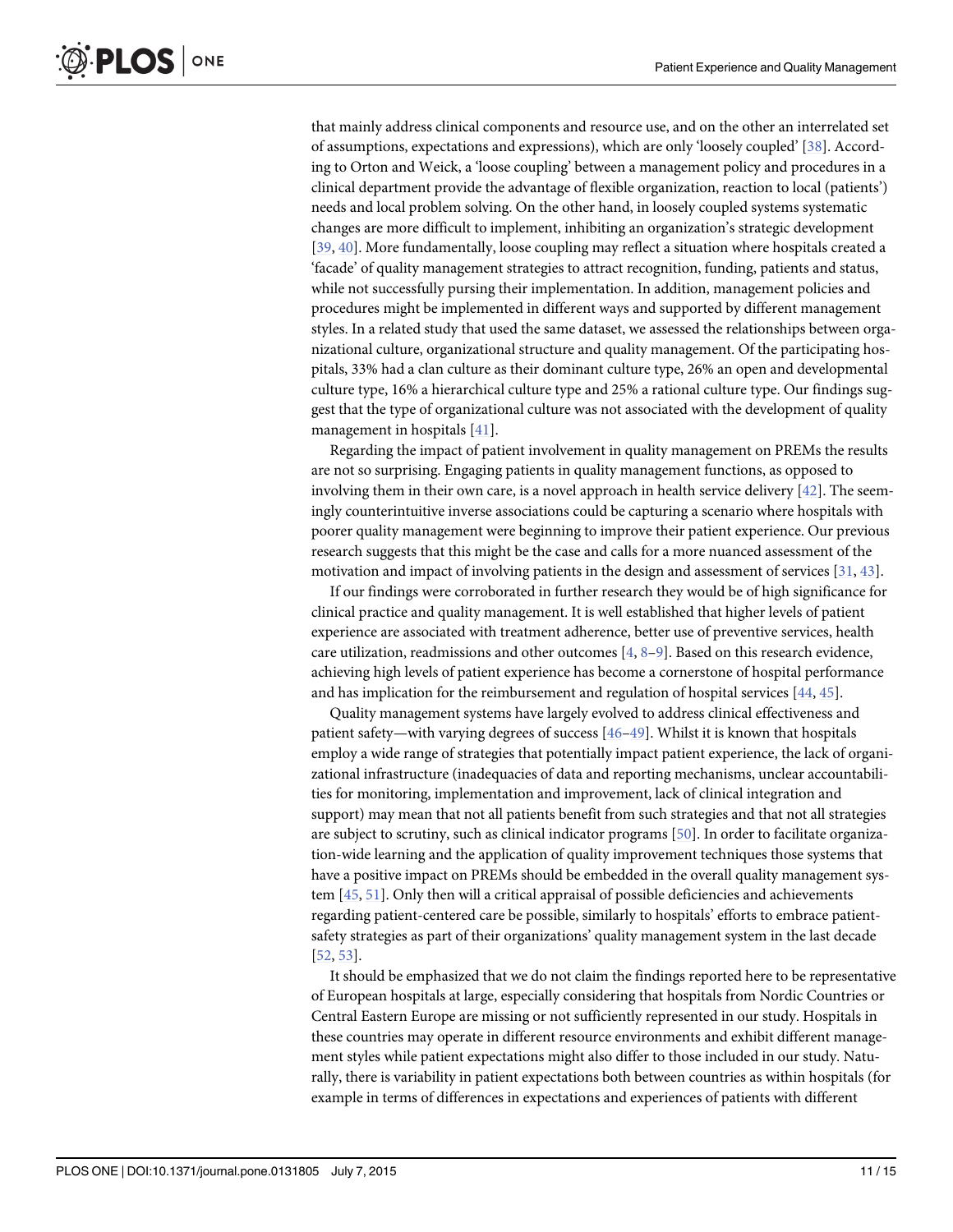<span id="page-11-0"></span>acute, emergency or medical health care services, or considering the effect of patient age or socio-economic background). Our DAG guided analysis aimed to adjust for these factors (and the country effect) in order to estimate the associations between our predictor and outcome variables.

This study has a number of limitations that need to be highlighted. First, we used a crosssectional study design which ultimately does not conclusively establish causality. We dealt with this issue by using directed acyclic graphs that guided the development of our statistical models in terms of confounding control, incorporating theory and knowledge derived from previous research findings. This approach made it possible to adjust for hospital and country characteristics in ways that allowed us to address competing explanations and plausible (non-) causal associations, while minimizing sources of bias. A second limitation is related to the sampling strategy. Although sampling was conducted randomly, a generalization to participating countries and hospitals is limited because of a possible self-selection of hospitals participating in the project. Our assessment of PREMs resonates with the literature, but the NORPEQ and HCT scores derived from our sample are slightly higher than those reported in previous research [\[54](#page-14-0)]. However, these higher scores should not affect the associational analysis.

# Conclusion

This is the largest studies so far to assess the complex relationship between quality management strategies and patient experience with care. Our findings suggest absence and/or wide variations in the institutionalization of quality management systems, strategies to engage patients in quality management or strategies to improve patient-centeredness of care in hospitals. Selected seemingly counterintuitive inverse associations could be capturing a scenario where hospitals with poorer quality management were beginning to improve their patient experience. Hospitals should devise organizational strategies to ensure high performance on patient experience measures similar to the achievements on clinical performance measures, whilst ensuring that these additional efforts are not to the detriment of health professionals' interactions with patients.

# Acknowledgments

We thank the country coordinators for enabling the data collection and all respondents for their effort and time to fill out the questionnaires.

The members of the DUQuE Project Consortium are: Klazinga NS, Kringos DS, MJMH Lombarts and Plochg T (Academic Medical Centre-AMC, University of Amsterdam, THE NETHERLANDS); Lopez MA, Secanell M, Sunol R and Vallejo P (Avedis Donabedian University Institute-Universitat Autónoma de Barcelona FAD. Red de investigación en servicios de salud en enfermedades crónicas REDISSEC, SPAIN); Bartels PD and Kristensen S (Danish Clinical Registries, Aarhus, Denmark, and Department of Clinical Medicine, Aalborg University, Aalborg, DENMARK); Michel P and Saillour-Glenisson F (Comité de la Coordination de l'Evaluation Clinique et de la Qualité en Aquitaine, FRANCE); Vlcek F (Czech Accreditation Committee, CZECH REPUBLIC); Car M, Jones S and Klaus E (Dr Foster Intelligence-DFI, UK); Bottaro S and Garel P (European Hospital and Healthcare Federation-HOPE, BEL-GIUM); Saluvan M (Hacettepe University, TURKEY); Bruneau C and Depaigne-Loth A (Haute Autorité de la Santé-HAS, FRANCE); Shaw C (University of New South Wales, Australia); Hammer A, Ommen O and Pfaff H (Institute for Medical Sociology, Health Services Research and Rehabilitation Science, University of Cologne-IMVR, GERMANY); Groene O (London School of Hygiene and Tropical Medicine, UK); Botje D and Wagner C (The Netherlands Institute for Health Services Research-NIVEL, the NETHERLANDS); Kutaj-Wasikowska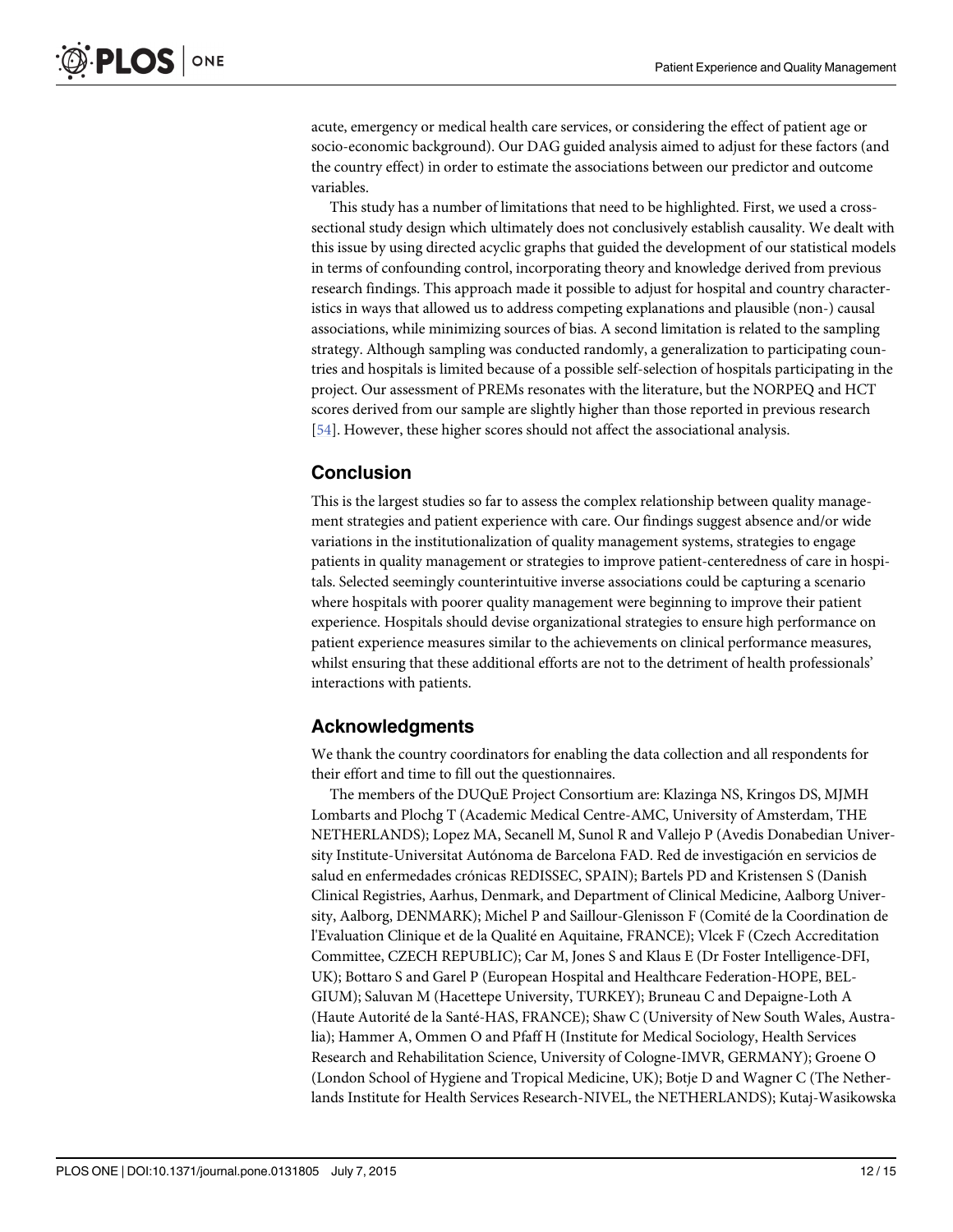<span id="page-12-0"></span>H and Kutryba B (Polish Society for Quality Promotion in Health Care-TPJ, POLAND); Escoval A and Lívio A (Portuguese Association for Hospital Development-APDH, PORTU-GAL) and Eiras M, Franca M and Leite I (Portuguese Society for Quality in Health Care-SPQS, PORTUGAL); Almeman F, Kus H and Ozturk K (Turkish Society for Quality Improvement in Healthcare-SKID, TURKEY); Mannion R (University of Birmingham, UK); Arah OA, DerSarkissian M, Thompson CA and Wang A (University of California, Los Angeles-UCLA, USA); Thompson A (University of Edinburgh, UK)

# Author Contributions

Conceived and designed the experiments: OG OAA NSK CW PDB SK FS AT CAT HP MD RS. Performed the experiments: OG OAA NSK CW PDB SK FS AT CAT HP MD RS. Analyzed the data: OAA CAT MD OG. Wrote the paper: OG OAA NSK CW PDB SK FS AT CAT HP MD RS.

#### References

- [1.](#page-1-0) Institute of Medicine. Crossing the quality chasm: a new health system for the 21st century. Washington, DC: IOM, 2001.
- 2. Department of Health. High quality care for all: NHS next stage review final report. London: DH, 2008.
- [3.](#page-1-0) The Health Foundation. Person-centred care made simple. What everyone should know about personcentred care, The Health Foundation, London, 2014
- [4.](#page-1-0) Institute of Medicine. Envisioning the National Health Care Quality Report. Washington DC: National Academies Press, 2001
- [5.](#page-1-0) Balint E. The possibilities of patient-centred medicine. J R Coll Gen Pract 1969; 17: 269–276. PMID: [5770926](http://www.ncbi.nlm.nih.gov/pubmed/5770926)
- 6. Engel GL. The need for a new medical model: a challenge for biomedicine. Science 1977; 196: 129– 136. PMID: [847460](http://www.ncbi.nlm.nih.gov/pubmed/847460)
- [7.](#page-1-0) Lewin SA, Skea ZC, Entwistle VA, Zwarenstein M, Dick J. Interventions for providers to promote a patient-centred approach in clinical consultations (review). Cochrane Database of Systematic Reviews 2001 (4: ).
- [8.](#page-1-0) Black N, Jenkinson C. Measuring patients' experiences and outcomes. BMJ 2009; 339: b2495 doi: [10.](http://dx.doi.org/10.1136/bmj.b2495) [1136/bmj.b2495](http://dx.doi.org/10.1136/bmj.b2495) PMID: [19574317](http://www.ncbi.nlm.nih.gov/pubmed/19574317)
- [9.](#page-1-0) Doyle C, Lennox L, Bell D. A systematic review of evidence on the links between patient experience and clinical safety and effectiveness. BMJ Open 2013; 3:e001570 doi: [10.1136/bmjopen-2012-001570](http://dx.doi.org/10.1136/bmjopen-2012-001570) PMID: [23293244](http://www.ncbi.nlm.nih.gov/pubmed/23293244)
- [10.](#page-2-0) Roter D, Larson S. The Roter interaction analysis system (RIAS): utility and flexibility for analysis of medical interactions. Patient Educ Couns 2002; 46: 243–251. PMID: [11932123](http://www.ncbi.nlm.nih.gov/pubmed/11932123)
- 11. Gerteis M, Edgman-Levitan S, Daley J, Delbanco TL. Through the Patient's Eyes: Understanding and Promoting Patient-Centred Care. San Francisco: Jossey Bass Publishers, 1993.
- 12. Coulter A, Jenkinson C. European patients' views on the responsiveness of health systems and healthcare providers. Eur J Public Health 2005; 15: 355–360. PMID: [15975955](http://www.ncbi.nlm.nih.gov/pubmed/15975955)
- [13.](#page-2-0) Balik B, Conway J, Zipperer L, Watson J. Achieving an Exceptional Patient and Family Experience of Inpatient Hospital Care. IHI Innovation Series white paper. Cambridge, Massachusetts: Institute for Healthcare Improvement, 2011.
- [14.](#page-2-0) Black N. Patient reported outcome measures could help transform healthcare. BMJ 2013; 346: f167. doi: [10.1136/bmj.f167](http://dx.doi.org/10.1136/bmj.f167) PMID: [23358487](http://www.ncbi.nlm.nih.gov/pubmed/23358487)
- [15.](#page-2-0) Greaves F, Laverty AA, Millett C. Friends and family test results only moderately associated with conventional measures of hospital quality. BMJ 2013; 347: f4986. doi: [10.1136/bmj.f4986](http://dx.doi.org/10.1136/bmj.f4986) PMID: [23963549](http://www.ncbi.nlm.nih.gov/pubmed/23963549)
- [16.](#page-2-0) Westbrook KW, Babakus E, Grant CC. Measuring patient-perceived hospital service quality: validity and managerial usefulness of HCAHPS scales. Health Mark Q. 2014; 31:97–114. doi: [10.1080/](http://dx.doi.org/10.1080/07359683.2014.907114) [07359683.2014.907114](http://dx.doi.org/10.1080/07359683.2014.907114) PMID: [24878401](http://www.ncbi.nlm.nih.gov/pubmed/24878401)
- [17.](#page-2-0) Szablowski KM. Hospital value-based purchasing (VBP) program: measurement of quality and enforcement of quality improvement. Conn Med. 2014; 78:49–51. PMID: [24600783](http://www.ncbi.nlm.nih.gov/pubmed/24600783)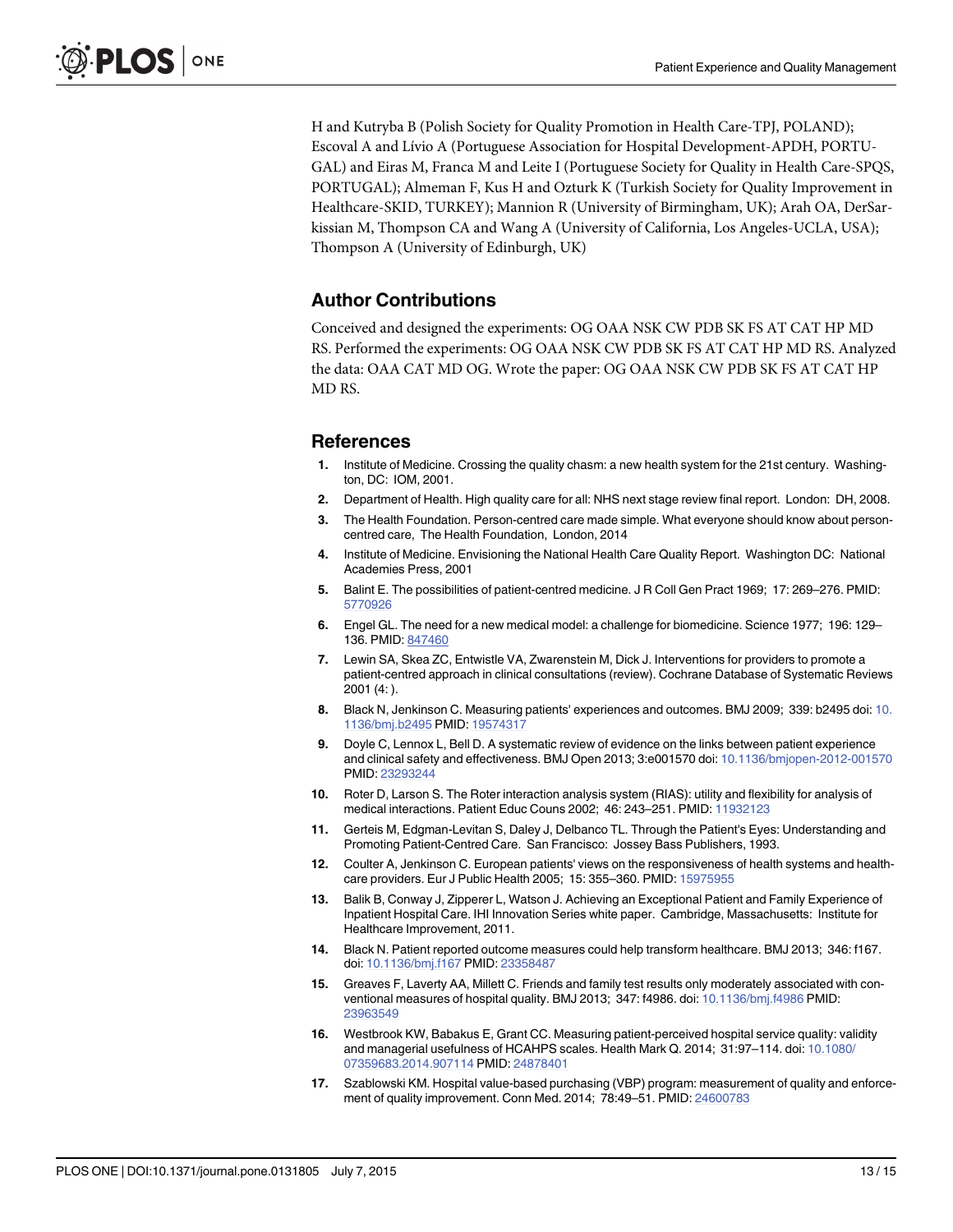- <span id="page-13-0"></span>[18.](#page-2-0) Centre for Medicare & Medicaid Services. Hospital Value-Based Purchasing Program. Frequently asked questions. Last Updated March 9, 2012. [http://www.cms.gov/Medicare/Quality-Initiatives-](http://www.cms.gov/Medicare/Quality-Initiatives-Patient-Assessment-Instruments/hospital-value-based-purchasing/Downloads/FY-2013-Program-Frequently-Asked-Questions-about-Hospital-VBP-3-9-12.pdf)[Patient-Assessment-Instruments/hospital-value-based-purchasing/Downloads/FY-2013-Program-](http://www.cms.gov/Medicare/Quality-Initiatives-Patient-Assessment-Instruments/hospital-value-based-purchasing/Downloads/FY-2013-Program-Frequently-Asked-Questions-about-Hospital-VBP-3-9-12.pdf)[Frequently-Asked-Questions-about-Hospital-VBP-3-9-12.pdf](http://www.cms.gov/Medicare/Quality-Initiatives-Patient-Assessment-Instruments/hospital-value-based-purchasing/Downloads/FY-2013-Program-Frequently-Asked-Questions-about-Hospital-VBP-3-9-12.pdf) [accessed 19th March 2015]
- [19.](#page-2-0) Schoen C, Osborn R, Huynh PT, Doty M, Zapert K, Peugh J et al. Taking the pulse of health care systems: experiences of patients with health problems in six countries. Health Affairs 2005. Suppl Web Exclusives:W5-25.
- [20.](#page-2-0) Coulter A, Jenkinson C. European patients' views on the responsiveness of health systems and healthcare providers. Eur J Public Health 2005; 15: 355–360. PMID: [15975955](http://www.ncbi.nlm.nih.gov/pubmed/15975955)
- [21.](#page-2-0) Rudd RE, Groene OR, Navarro-Rubio MD. On health literacy and health outcomes: background, impact, and future directions. Rev Calid Asist. 2013; 28:188–92. doi: [10.1016/j.cali.2013.03.003](http://dx.doi.org/10.1016/j.cali.2013.03.003) PMID: [23684050](http://www.ncbi.nlm.nih.gov/pubmed/23684050)
- [22.](#page-2-0) McCarthy DM, Waite KR, Curtis LM, Engel KG, Baker DW, Wolf MS. What did the doctor say? Health literacy and recall of medical instructions. Med Care 2012; 50: 277–82. doi: [10.1097/MLR.](http://dx.doi.org/10.1097/MLR.0b013e318241e8e1) [0b013e318241e8e1](http://dx.doi.org/10.1097/MLR.0b013e318241e8e1) PMID: [22411440](http://www.ncbi.nlm.nih.gov/pubmed/22411440)
- [23.](#page-2-0) Rozenblum R, Lisby M, Hockey PM, Levtzion-Korach O, Salzberg CA, Efrati N et al. The patient satisfaction chasm: the gap between hospital management and frontline clinicians. BMJ Qual Saf. 2013; 22: 242–50. doi: [10.1136/bmjqs-2012-001045](http://dx.doi.org/10.1136/bmjqs-2012-001045) PMID: [23178858](http://www.ncbi.nlm.nih.gov/pubmed/23178858)
- [24.](#page-2-0) Taylor A, Groene O, Experiences of European hospital managers regarding patient centred care: a qualitative study. Journal Health Management and Organization 2015; 29 [in press]
- [25.](#page-2-0) Groene O, Klazinga N, Wagner C, Arah OA, Thompson A, Bruneau C et al. Investigating organizational quality improvement systems, patient empowerment, organizational culture, professional involvement and the quality of care in European hospitals: the 'Deepening our Understanding of Quality Improvement in Europe (DUQuE)' project. BMC Health Serv Res 2010; 24: 10:281.
- [26.](#page-2-0) Secanell M, Groene O, Arah OA, Lopez MA, Kutryba B, Pfaff H et al. Deepening our understanding of quality improvement in Europe (DUQuE): overview of a study of hospital quality management in seven countries. Int J Qual Health Care 2014; 26(Suppl 1):5–15. doi: [10.1093/intqhc/mzu025](http://dx.doi.org/10.1093/intqhc/mzu025) PMID: [24671120](http://www.ncbi.nlm.nih.gov/pubmed/24671120)
- [27.](#page-3-0) Oltedal S, Garratt A, Bjertnæs O, Bjørnsdottìr M, Freil M, Sachs M. The NORPEQ patient experiences questionnaire: Data quality, internal consistency and validity following a Norwegian inpatient survey. Scand J Public Health 2007; 35; 540 PMID: [17852989](http://www.ncbi.nlm.nih.gov/pubmed/17852989)
- [28.](#page-3-0) Coleman EA, Mahoney E, Parry C. Assessing the Quality of Preparation for Post-Hospital Care from the Patient's Perspective: The Care Transitions Measure. Medical Care. 2005; 43: 246–255 PMID: [15725981](http://www.ncbi.nlm.nih.gov/pubmed/15725981)
- [29.](#page-3-0) Wagner C, Groene O, Thompson CA, Klazinga NS, Dersarkissian M, Arah OA et al. Development and validation of an index to assess hospital quality management systems. Int J Qual Health Care. 2014; 26 Suppl 1:16–26. doi: [10.1093/intqhc/mzu021](http://dx.doi.org/10.1093/intqhc/mzu021) PMID: [24618212](http://www.ncbi.nlm.nih.gov/pubmed/24618212)
- 30. Groene O, Lombarts MJ, Klazinga N, Alonso J, Thompson A, Suñol R. Is patient-centredness in European hospitals related to existing quality improvement strategies? Analysis of a cross-sectional survey (MARQuIS study). Qual Saf Health Care. 2009 Feb; 18 Suppl 1:i44–50. doi: [10.1136/qshc.2008.](http://dx.doi.org/10.1136/qshc.2008.029397) [029397](http://dx.doi.org/10.1136/qshc.2008.029397) PMID: [19188461](http://www.ncbi.nlm.nih.gov/pubmed/19188461)
- [31.](#page-3-0) Groene O, Sunol R, Klazinga NS, Wang A, Dersarkissian M, Thompson CA et al. Involvement of patients or their representatives in quality management functions in EU hospitals: implementation and impact on patient-centred care strategies. Int J Qual Health Care. 2014; 26 Suppl 1:81–91. doi: [10.](http://dx.doi.org/10.1093/intqhc/mzu022) [1093/intqhc/mzu022](http://dx.doi.org/10.1093/intqhc/mzu022) PMID: [24615596](http://www.ncbi.nlm.nih.gov/pubmed/24615596)
- [32.](#page-5-0) Pearl J. Causal diagrams for empirical research (with discussion). Biometrika 1995; 82: 669–710.
- [33.](#page-5-0) Pearl J. Causality: Models, Reasoning and Inference. 2nd Edition. Cambridge: Cambridge University Press, 2009.
- [34.](#page-9-0) Reader TW, Gillespie A, Roberts J. Patient complaints in healthcare systems: a systematic review and coding taxonomy. BMJ Qual Saf. 2014; 23: 678–89 doi: [10.1136/bmjqs-2013-002437](http://dx.doi.org/10.1136/bmjqs-2013-002437) PMID: [24876289](http://www.ncbi.nlm.nih.gov/pubmed/24876289)
- [35.](#page-9-0) De Vries AM, de Roten Y, Meystre C, Passchier J, Despland JN, Stiefel F. Clinician characteristics, communication, and patient outcome in oncology: a systematic review. Psychooncology. 2014; 23: 375–81. doi: [10.1002/pon.3445](http://dx.doi.org/10.1002/pon.3445) PMID: [24243790](http://www.ncbi.nlm.nih.gov/pubmed/24243790)
- [36.](#page-9-0) Edwards A, Elwyn G, Hood K, Robling M, Atwell C, Holmes-Rovner M et al. The development of COM-RADE—a patient-based outcome measure to evaluate the effectiveness of risk communication and treatment decision making in consultations. Patient Educ Couns. 2003; 50: 311-22. PMID: [12900105](http://www.ncbi.nlm.nih.gov/pubmed/12900105)
- [37.](#page-9-0) Greenfield D, Braithwaite J. Health sector accreditation research: a systematic review. Int J Quality Health Care 2008; 20: 172–83